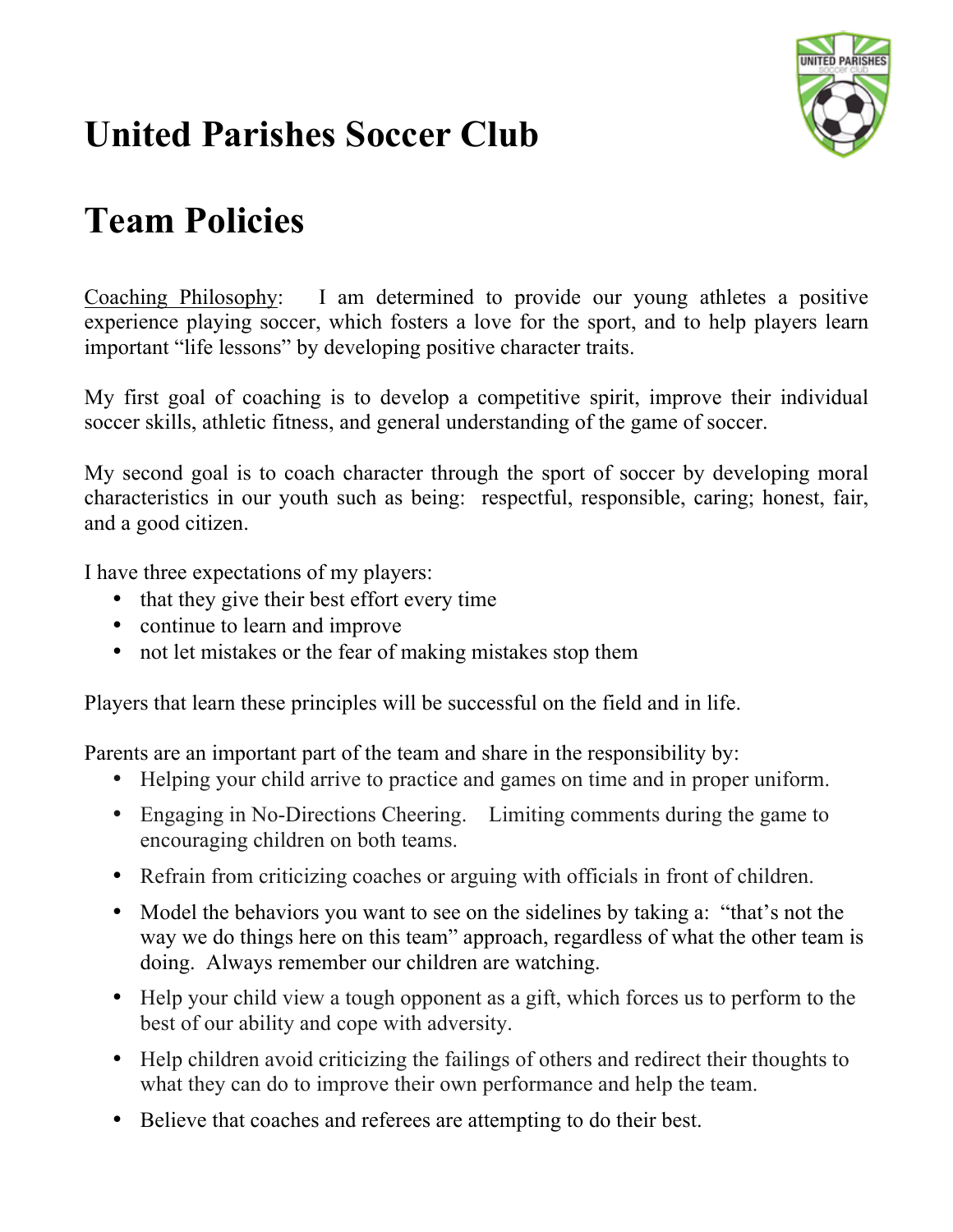

## **Code of Conduct for Coaches**

Coaches are responsible for the conduct of their players and the spectators on their side of the field, specifically as it relates to the referee, coaches, players and spectators on the other team.

- **Verbal and/or physical abuse shall not be tolerated.**
- **Alcohol and smoking at youth events is prohibited.**

As a Coach in the United Parishes Soccer Club, I agree to:

- Believe that my role as a coach is to contribute to the physical and athletic growth of the player and to develop positive character traits through soccer.
- Believe that athletes come first, winning second.
- Begin the game with a prayer.
- Remember that players participate to have fun and not just to win.
- Never ridicule or yell at players for making a mistake or not winning.
- Be reasonable in my demands on players' time, energy and enthusiasm.
- Honor the rules and spirit of the game and teach my players to do the same.
- Ensure that players have a positive experience. All players are deserving of equal attention and opportunities.
- Exceed league requirements for playing time for all players.
- Ensure that equipment and facilities meet safety standards and are appropriate to the age, maturity and ability of all players.
- Lead by example.
- Display control, respect, and professionalism and encourage my players to do the same. This includes opponents, coaches, officials, parents and spectators.
- Show concern and caution toward sick and injured players. Follow the advice of a physician when determining whether an injured player is ready to practice or play.
- Keep up to date with the latest practices & principles of coaching youth athletes.
- Endeavor to be a good instructor and a positive role model for my players.
- Believe that referees are attempting to do their best.
- Understand that my attitude can influence the players, coaches and spectators.
- Understand that any physical contact with a player should be appropriate to soccer situations and necessary for the player's development.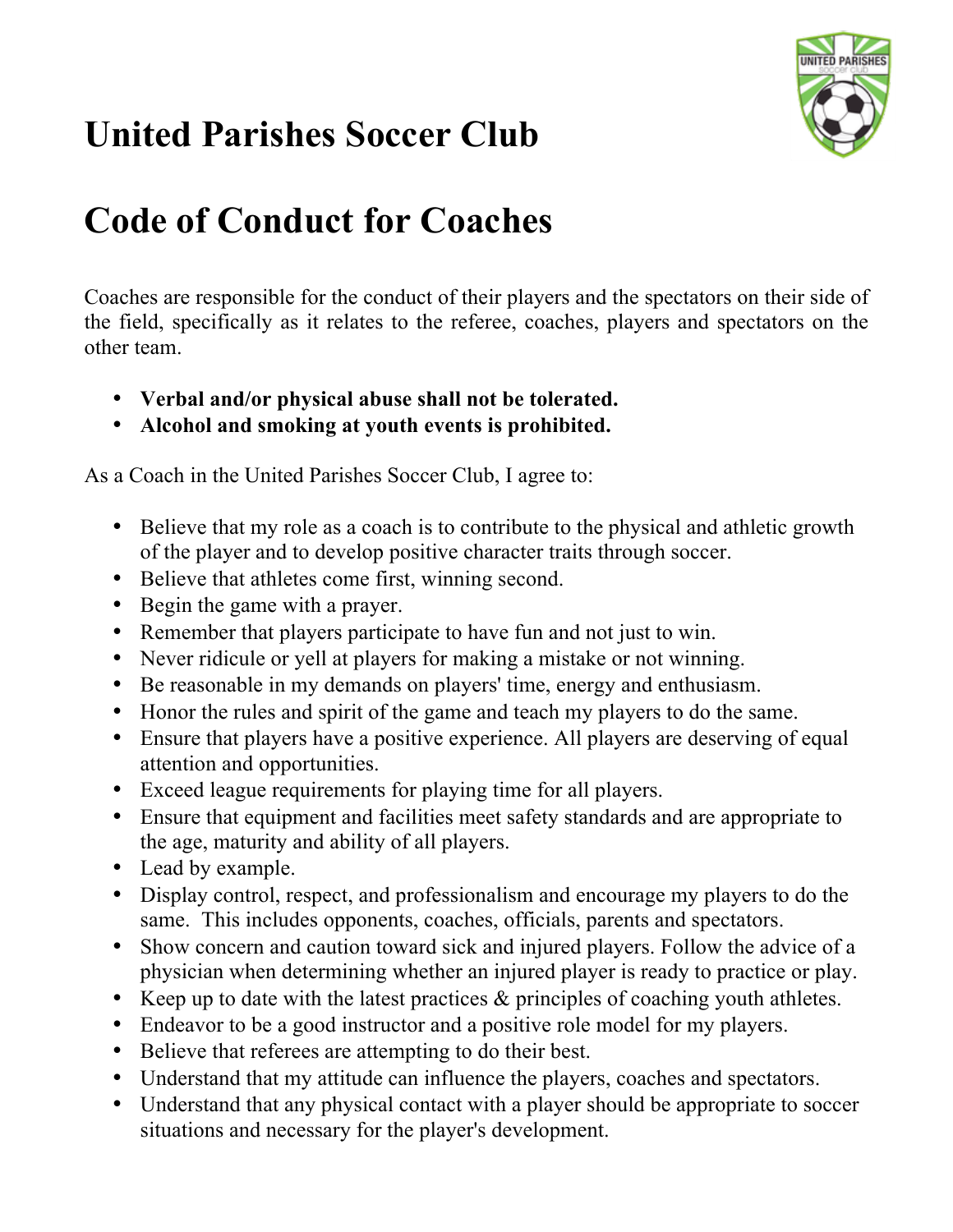

### **Code of Conduct for Parents**

As a parent of a player in the United Parishes Soccer Club, I agree to:

- Remember that children participate in sport for their own enjoyment, not mine.
- Focus on the child's effort and improvements rather than winning or losing.
- Encourage children to always play according to the rules and settle disagreements without resorting to hostility or violence.
- Lead by example.
- Never ridicule or yell at a child for making a mistake or losing a game.
- Be responsible for the conduct of my guests.
- Send my child ready to play, arriving on time, and dressed in proper uniform.
- Remember that practices are as important as games. If I know my child is unable to attend a practice or game, then I will give the coach advance notice to enable proper planning.
- Support all efforts to condemn verbal and physical abuse at all soccer activities.
- Refrain from coaching from the sidelines. Cheer without giving commands.
- Refrain from criticizing coaches, referees, or opponents during games in the presence of my child or other children. Only provide constructive criticism privately to my coach after the game or at the next practice.
- Believe that referees are attempting to do their best.
- Respect the decisions of officials and teach players to do the same.
- Learn the rules of the game and Club policies.
- Refrain from speaking to officials, unless it is to say thank you after the game.
- Speak to the coach after the game or at the next practice, if I have questions or concerns with the referees.
- Understand that my attitude can influence the players, coaches and spectators.
- Report to the coach all injuries, special medical conditions or extenuating circumstances (such as lack of sleep or family crisis) that may affect the player.
- Show appreciation for volunteer coaches, officials and administrators. The coaches and board members are volunteers --giving of personal time to provide a recreational activity for my child. They are providing a valuable community service, often without reward other than their personal satisfaction. Without them my child could not participate.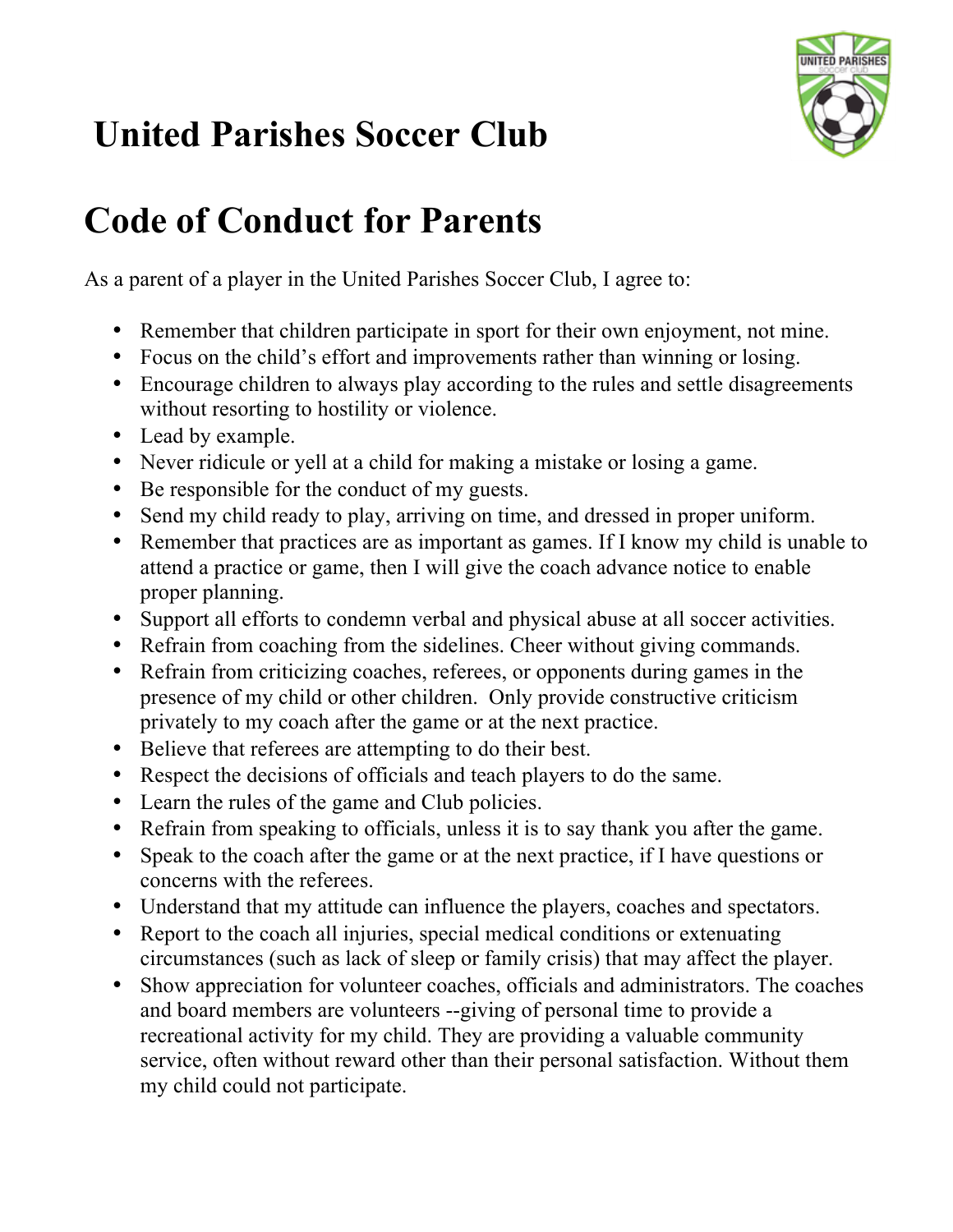

### **Code of Conduct for Players**

As a player of the United Parishes Soccer Club, I agree to:

- Always give my best effort and work equally hard for my team and myself.
- Continue to learn and improve.
- Not be afraid of making a mistake.
- Cooperate with my coach, teammates and opponents.
- Participate for my own enjoyment, not just to please parents and coaches.
- Remember that practices are just as important as games and my attendance helps my team. I will notify my coach in advance if I must miss a practice or game.
- Play by the rules.
- Believe that referees are attempting to do their best too.
- Never argue with the referees. If I disagree I will speak to my coach.
- Control my temper and maintain control over my emotions. I will avoid negative comments and/or gestures that purposely distract or annoy my opponents.
- Be a good sport; applaud all good plays made by my team or the opposition.
- Treat people as I like to be treated. I will not bully or take unfair advantage of another competitor or my teammates.
- Understand that my attitude can influence the players, coaches and spectators.
- Respect the rights, dignity and worth of all participants regardless of their gender, ability, cultural background or religion.
- Play for the fun of soccer!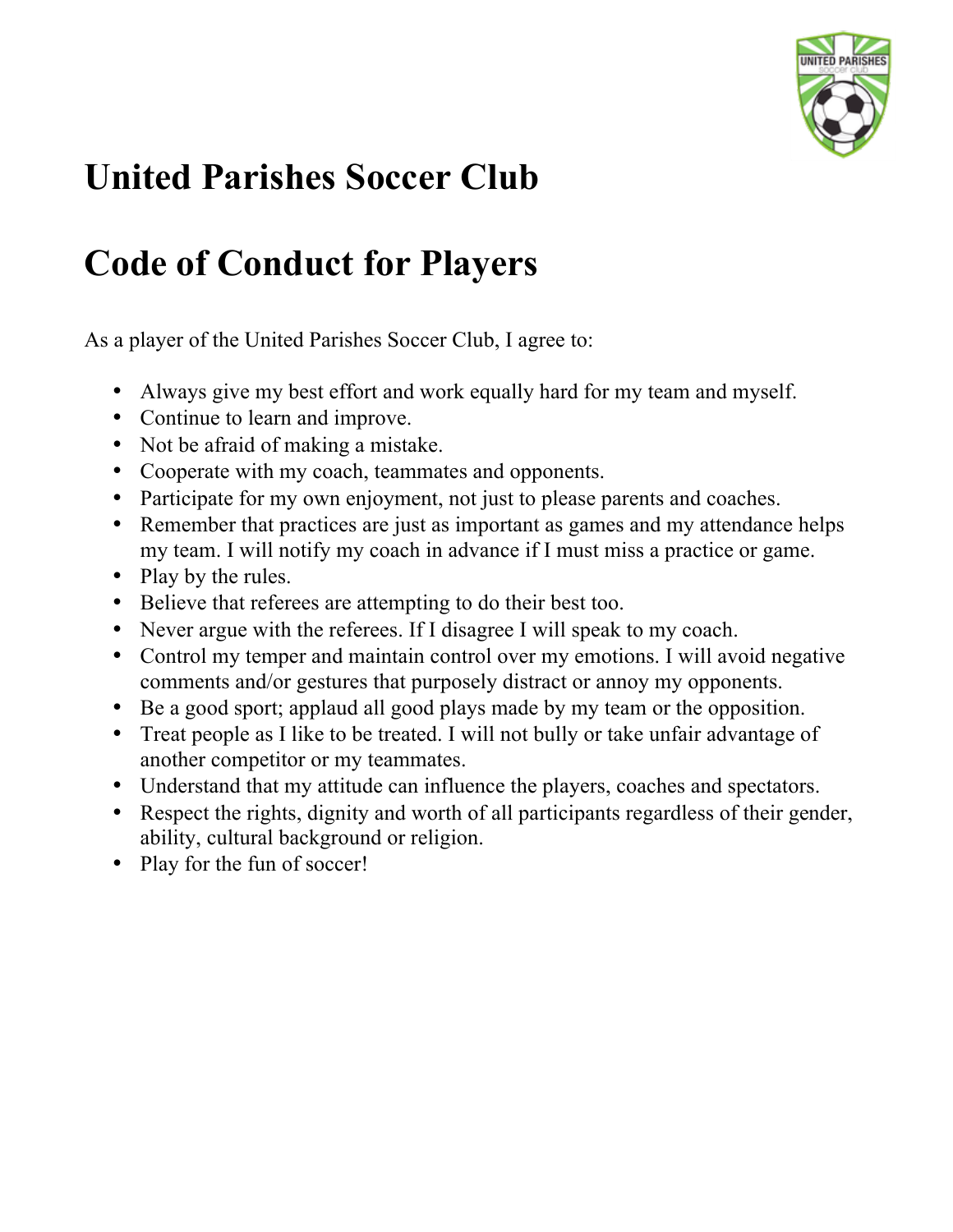

### **Athlete's Character Code**

| <b>Moral Value</b>       | <b>Actions in Life</b>             | <b>Actions in Sport</b>                 |  |
|--------------------------|------------------------------------|-----------------------------------------|--|
| <b>Be Respectful</b>     | Be respectful of yourself          | Honor the game by respecting the rules  |  |
|                          | Be respectful of other people.     | and traditions of soccer.               |  |
|                          | Be respectful of other's property. | Be respectful of your opponents.        |  |
|                          | Be respectful of the environment.  | Be respectful of officials.             |  |
|                          |                                    | Be respectful in victory & defeat.      |  |
| <b>Be Responsible</b>    | Fulfill your obligations.          | Always give your best effort.           |  |
|                          | Be dependable.                     | Arrive on time to practice $\&$ games.  |  |
|                          | Be in Control of Yourself.         | Be self-disciplined.                    |  |
|                          | Be persistent.                     | Cooperate with your teammates.          |  |
| <b>Be Caring</b>         | Have compassion and empathy.       | Help your teammates play better.        |  |
|                          | Be forgiving.                      | Support teammates in trouble.           |  |
|                          | Be generous and kind.              | Be quick to praise, slow to criticize   |  |
|                          | Avoid being selfish and mean.      | Play for the team, not yourself.        |  |
|                          |                                    | Be safe.                                |  |
| <b>Be Honest</b>         | Be truthful and forthright.        | Play by the spirit of the rules.        |  |
|                          | Act with integrity.                | Admit to your own mistakes.             |  |
|                          | Be trustworthy.                    | Be loyal to the team.                   |  |
|                          | Be courageous.                     |                                         |  |
| <b>Be Fair</b>           | Follow the Golden Rule.            | Treat others as you wish to be treated. |  |
|                          | Be tolerant of others.             | Be fair to all players.                 |  |
|                          | Be willing to share.               | Give other players an opportunity.      |  |
|                          | Avoid taking advantage of others.  | Play to win within the rules.           |  |
| <b>Be A Good citizen</b> | Obey the laws and rules.           | Be a good role model.                   |  |
|                          | Be educated and stay informed.     | Strive for excellence.                  |  |
|                          | Contribute to the community.       | Give back to the sport.                 |  |
|                          | Protect others.                    | Cheer for your teammates.               |  |
|                          |                                    | Clean-up after yourself.                |  |